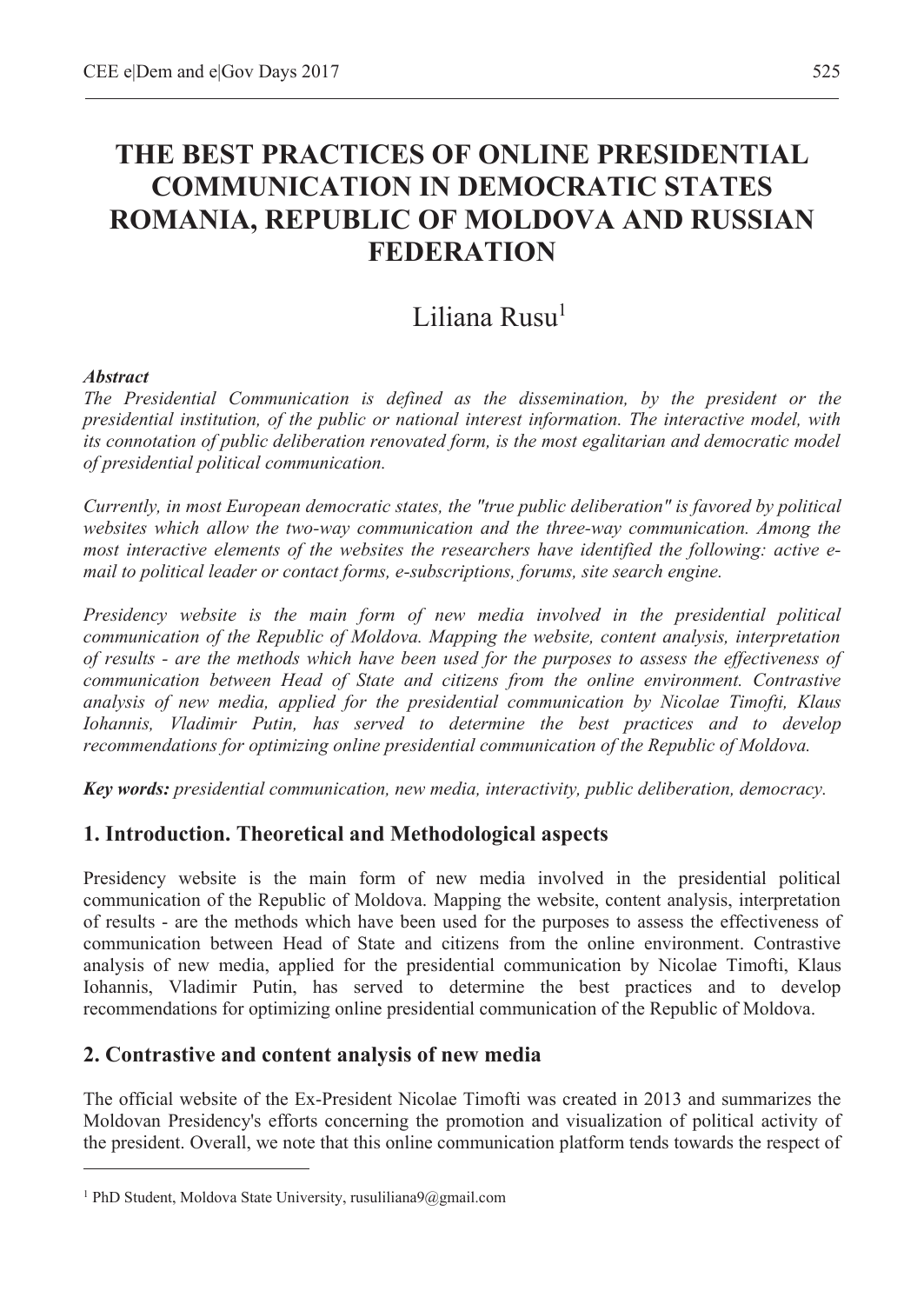international standards regarding the creation of institutional websites, including in the category of *technical aspects* the following elements: sitemap, site search engine, information in various formats (text, images, audio, video), the print button for articles, external links. The chromatic of this website home page, expressed by the alternation of the two dominant colors - blue and white, corresponds to the action to popularize the message of the President and to strengthen the image of the country's most important political actor. The experts in the field have found that cool shades, especially blue and green colors, are associated by receivers of political information with the condition of state security, pragmatism and professionalism. The white color is considered by semioticians as active one, which gives brightness, clarity, and the feeling of closeness to the object. Thus, the chromatic message of presidential official website complies is within the limits of traditional discourse, ritualized and sober, being fully consistent with the tasks of the Head of State as the guarantor of "national sovereignty, independence, unity and territorial integrity" [7]. In the upper part of the main page of this official website is another important visual element - the State Emblem of the Republic of Moldova, which enhances the communication semantics, giving it a surplus of sobriety and credibility by the presence of this major symbol of independence and indivisibility of the Republic of Moldova. In the lower part of this page, the line decorated in traditional style suggests the idea of stability and respect for the tradition and the country's historical past, and as while the image of national flag inserted into a circle - express the message of the fourth President of the Republic of Moldova (elected by Parliament on 16 March 2012) to promote the state policy of adherence to the EU.

The official website of Mr. Klaus Iohannis, the President of Romania, complies with the same strictness on chromatic aspect: deep blue color outlines the upper part of the site, with links to the main information and the lower part of the first page of that online communication platform. The white color occupies more space - the middle part of this website. Nevertheless, the titles and characters too small, in blue color, diminish the ability for and reading and receiving the political message. So, the overall image of this site, resulting in alternating of white and blue expresses a speech perceived on the basis of main visual elements as cold, too rigorous and distanced from the public.

On the official website of Mr. Vladimir Putin, the President of Russian Federation, prevail the both shades of blue – dark and light blue, which marks the contrast between the upper, the lower and the left parts of the website, where is the list of main information, and the middle part of this online communication platform, where this information can be accessed, viewed and received by the Internet users. Unlike the official website of Mr. Nicolae Timofti, the Ex-President of the Republic Moldova, the online communication platform of the President of Russian Federation includes only the State Emblem of as a visual element, the nation flag being present only in the section *State insignia* and on some photos were can be seen the most important moments of the activity of the Chief of the State.

By studying the rich history of the blue color and its semantics in the context of social codes of the modern state, Michel Pastoureau concluded that it is the favorite color of most Western European states [5]. Important international organizations as United Nations, the Council of Europe, the European Union chose this emblematic color for the connotation of major political values: peace, solidarity, freedom of speech. In the case of the official website of Mr. Nicolae Timofte, the Ex-President of the Republic of Moldova, the use of the light blue in the process of political communication is the expression of the message focused on maintaining stability and unity of the State. The Deep blue color from the official website of Mr. Klaus Iohannis, the President of Romania, expresses his calm nature and his tendency for action with slow but certain steps towards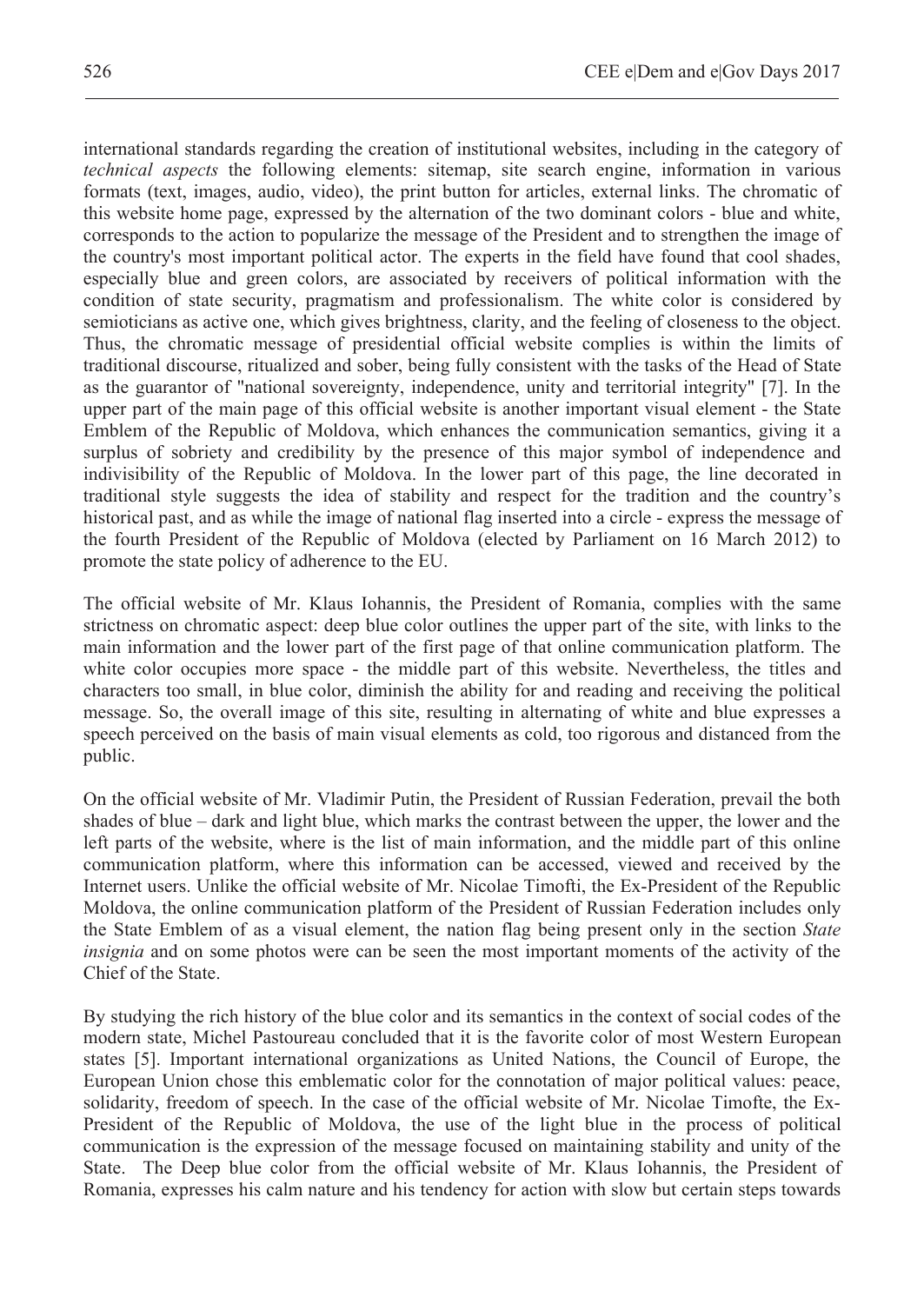the development of a prosperous democratic European state. The contrast between light and dark blue from the official website of Mr. Vladimir Putin, the President of Russia, expresses the message of a powerful political leader, authoritarian personality and the main guarantor of the respect of the Constitution, of rights and freedoms of citizens of the state that he represents.

Prof. Calin Sinescu, Romanian specialist in political science, said that one of the first uses of the Internet was as "an important source of political information" and "strategic tool", which according to survey results has demonstrated, during the election period, the ability to increase the number of voters, helping them by providing the necessary information "to decide for whom to vote" [6, p. 250]. In the case of political websites, he delimits all the information posted on these online communication platforms into three basic categories: 1. data for external public, 2.information for journalists, 3. information for the militants.

The Presidential Communication, as institutional political communication, can be included in the category of a permanent electoral communication, ensured by the continuous flow of information regarding the activity of the Chief of the State and concerning the Presidency. The official websites of Presidents took over this basic function of new media, focusing, first of all, on informing citizens, contributing to the formation and consolidation of civil society political culture. The structural investigation of official website of Mr. Nicolae Timofti, the President of the Ex-President of the Republic of Moldova, has allowed us to identify the presence of the following categories of information in the list from the left part of the home page:

- 1. *President* (with the following compartments: Biography, Status and Powers, Oath President, History);
- 2. *Press Service* (where are presented: Press Releases, Speeches and Messages, Interviews, Photo Gallery, Video Gallery);
- 3. *Supreme Security Council* (where can be accessed and can be reading Releases, information on the structure of the Supreme Security Council and legal framework);
- 4. *Administration of the President* (with the list of officials staff members of this structure);
- 5. *First Lady* (where are posted the following information: Biography, Social involvement, Events, Interviews, Photo Gallery, Video Gallery);
- 6. *Republic of Moldova* (where are posted, can be accessed, printed and read the two very important documents for the development of state of law Republic of Moldova: Declaration of Independence of the Republic of Moldova and Constitution of the Republic of Moldova, data on state symbols, list of links to official websites of relevant organizations (Parliament of the RM, Government of RM, Constitutional Court of RM, Supreme Court of RM, National Bank of Moldova, Academy of Sciences of Moldova, Chamber of Commerce and Industry of the Republic of Moldova etc.), the link to initial version of the official website of the President of RM);
- 7. *Transparency in decision making process* (which includes: Decision elaboration, Draft Decisions, Adopted Decisions, Annual Reports - categories that can be accessed, but not containing any information, we can read only the name of a content, which we hope to be posted in the future to inform citizens).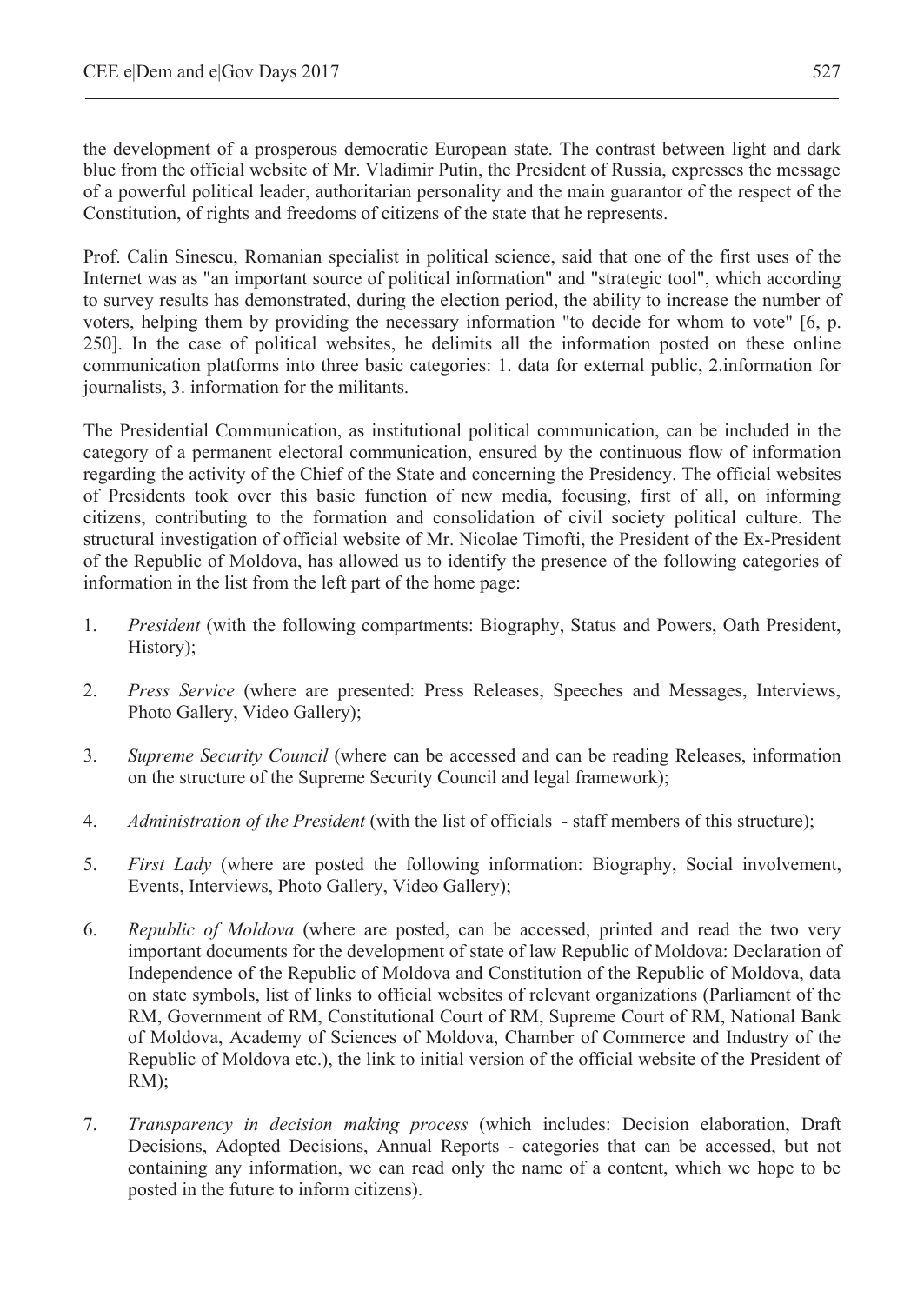In the bottom left part, on the home page of the site www.presedinte.md, we find, in red border, the section *Constitution of the Republic of Moldova,* which allow us to view the same content as the information posted in the compartment *Republic of Moldova*. The contrast of red and white colors and the name of the important document written entirely in capital letters suggest the webmaster's trend to equip this platform of renovated official web-page of the Presidency with technological elements that facilitate browsing and finding useful information. For the same purpose, in the upper right part of the home page of this website are posted (below the most recent photo of the President) the following compartments with online information: *Press Releases, Photo Gallery, Video Gallery.*  The section *Contact* (from the left lower part of the main page of this site) includes two address and contact numbers of the Presidential Administration, contact details (including name, contact numbers, e-mail) of the following officials: Chief of Petition and Audiences Section, Chief of Citizenship an Reprieve Service, Chief of State Award Service, State Heraldist, Senior PR Consultant. Thus, the only way to establish a direct dialogue with the president becomes possible only by accessing the Facebook and Twitter pages of Moldovan President.

The specialists in the field have delineated, in order to obtain precise results in the case of quantitative analysis of political websites, the following information indicators: biography of the political leader, data on his political activity, slogan, fragment of the discourse by which is succinctly expressed the political commitment of communicator, press releases, press reviews, news, agenda events, calendar of main activities, e-subscriptions, site search engine, links to other official websites, links to Facebook, Twitter, YouTube, popular social networking sites (Ok.ru, vk.com). The presence of these structural elements of a political website allow having an asymmetric communication characterized by unidirectional flow of information, low level of online interactivity, most frequently known in the case of institutional political websites as one-to-many model of communication. Systematizing the amount of information posted on the official website of the President of Moldova, we identify, on the basis of the criterion *topics and frequency of updating messages* the following three main categories of information:

- 1. general information about the Chief of the State, data on the presidency and the country that he represents (not upgraded or discounted rarely, only if this is necessary);
- 2. information for the press service, downloaded and later released to the public (which includes: photo gallery, audio gallery, speeches and press releases of the main political leader of the country - information updated weekly or more often, depending on the agenda);
- 3. data concerning the biography and the activity of the First Lady Margarita Timofti (related to social involvement, his participation in events, interviews, photo gallery, video gallery, updated often - according to the calendar of events).

Therefore, the official website used for the institutional political communication by Mr. Nicolae Timofti, the Ex-President of the Republic of Moldova, contains (in the basis of information indicators) the main structural elements that ensure the distribution of a complete political message, well reviewed by the press service and his advisers. The frequent updates of the compartments *Photo Gallery* and *Video Gallery* are the unique interactive elements for such communication as a monologue and with low level of receiver control. Despite quality of the images and sound, as well as the use of the best technical parameters for creating a web-site, the online communication platform www.presedinte.md is an official website in the form of booklet. The impossibility of bidirectional communication, at least as responsive dialogue, is augmented by discourses formulated at the third person singular (in the case of messages concerning the activities of the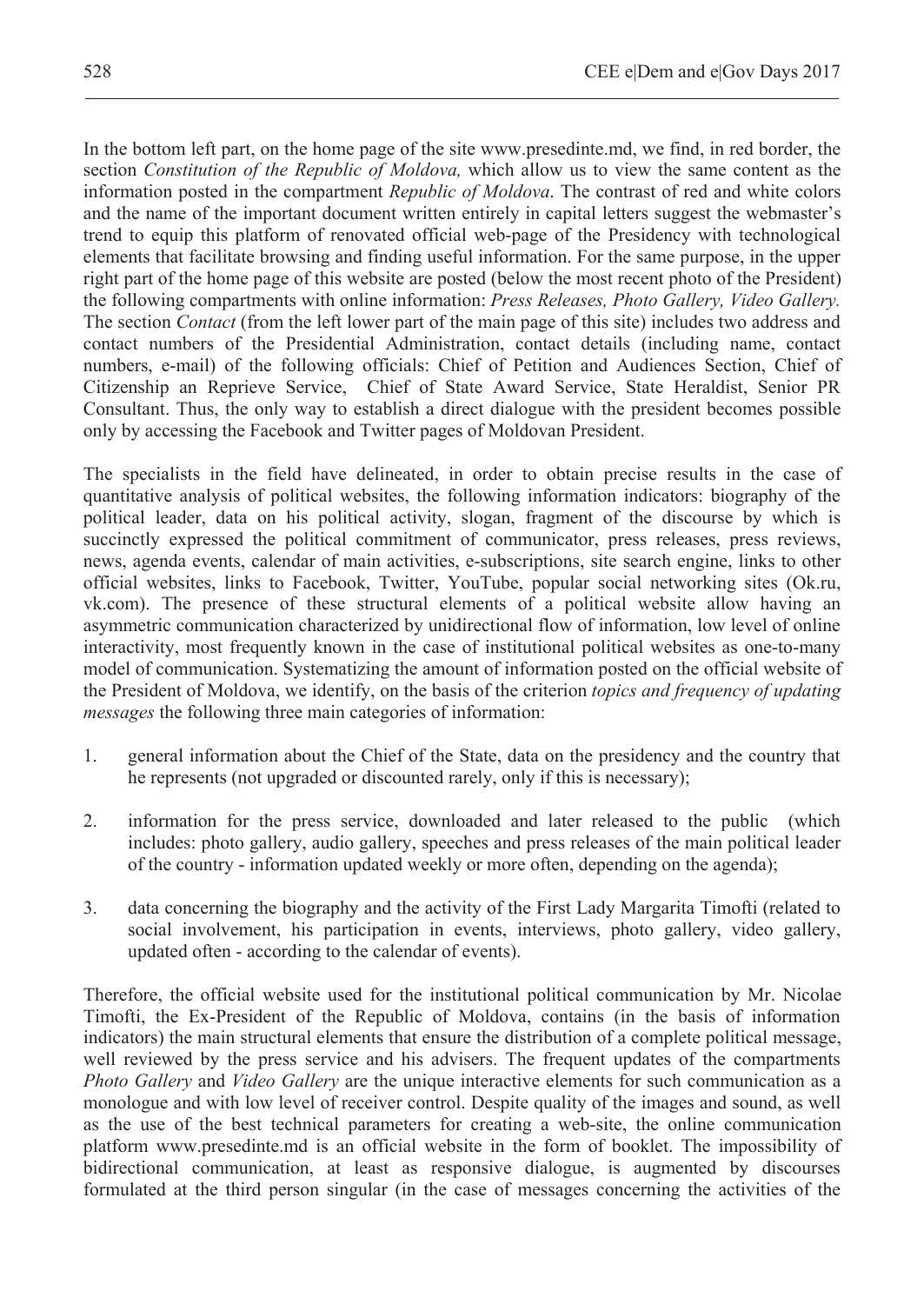President - press releases and interviews) or at the first person singular in section *Speeches and Messages* (98% of this information being addressed to the chiefs of other countries), the absence of contact information of the President, active e-mail address or the option for sending a letter addressed to the President. This interactive element, considered a first step in establishing two-way communication between the Chief of the State and citizens, was present in the old version of the official website of Moldovan Presidency (it could be accessed in the sections *Republic of Moldova, Useful Links*), but for unclear reasons it has not been retrieved (like some rarely updated information) on the new online communication platform.

We find a similar situation in the case of the analysis of the official website of the President of Romania. This online communication platform has only one interactive element that can be accessed from the bottom of the home page - the option *Send a message to the President*.

Russian citizens have the possibility of direct dialogue with the President due to the following interactive elements:

- *1. Send a Letter to the President* (includes: the rules concerning the conditions for sending an online message at the attention of the Chief of the State, the options *Send a letter* and *Report corruption cases*);
- *2. Reception of citizens* (with contact information: number of the phone free of charge for citizens living in Russia, conditions and hours of receipt);
- *3. Online reception of citizens* (allows users to submit an online petition, directly on this website, procedure followed by the delegation in the territory of the specialists in order to identify and solve the problem);
- *4. The electronic antechamber of the President of Russian Federation* (it is an information system that offers the possibility of a direct dialogue with officials from the Antechamber of the President, works through terminals installed in local administration buildings in 192 cities, with a total of approx. 70 000 inhabitants, situated at a distance of 100 km. from the city of Moscow);
- *5. Information* (this section contains useful information and telephone numbers that can be used for consultations with Russian President Administration employees, the telephone number where can be sent free SMS).

All these options are part of the page *Receiving messages*, managed by the team of specialists in the field - employees of the *Presidential Directorate for Correspondence with Citizens and Organizations.* The option *Monitoring messages* presents vast statistical information concerning the number of interventions by Russian President or the Presidential Administration in solving various social problems reported on this official website due to the interactive process of political communication. Thus in October 2015, on the official website of the Mr. Vladimir Putin, the President of Russian Federation, was received 88 488 complaints, of which 60 535 in the electronic document format [10]. Data from this section are the argument of citizens' confidence in the country's political system, of the active involvement of civil society in politics and the functioning of participatory democracy.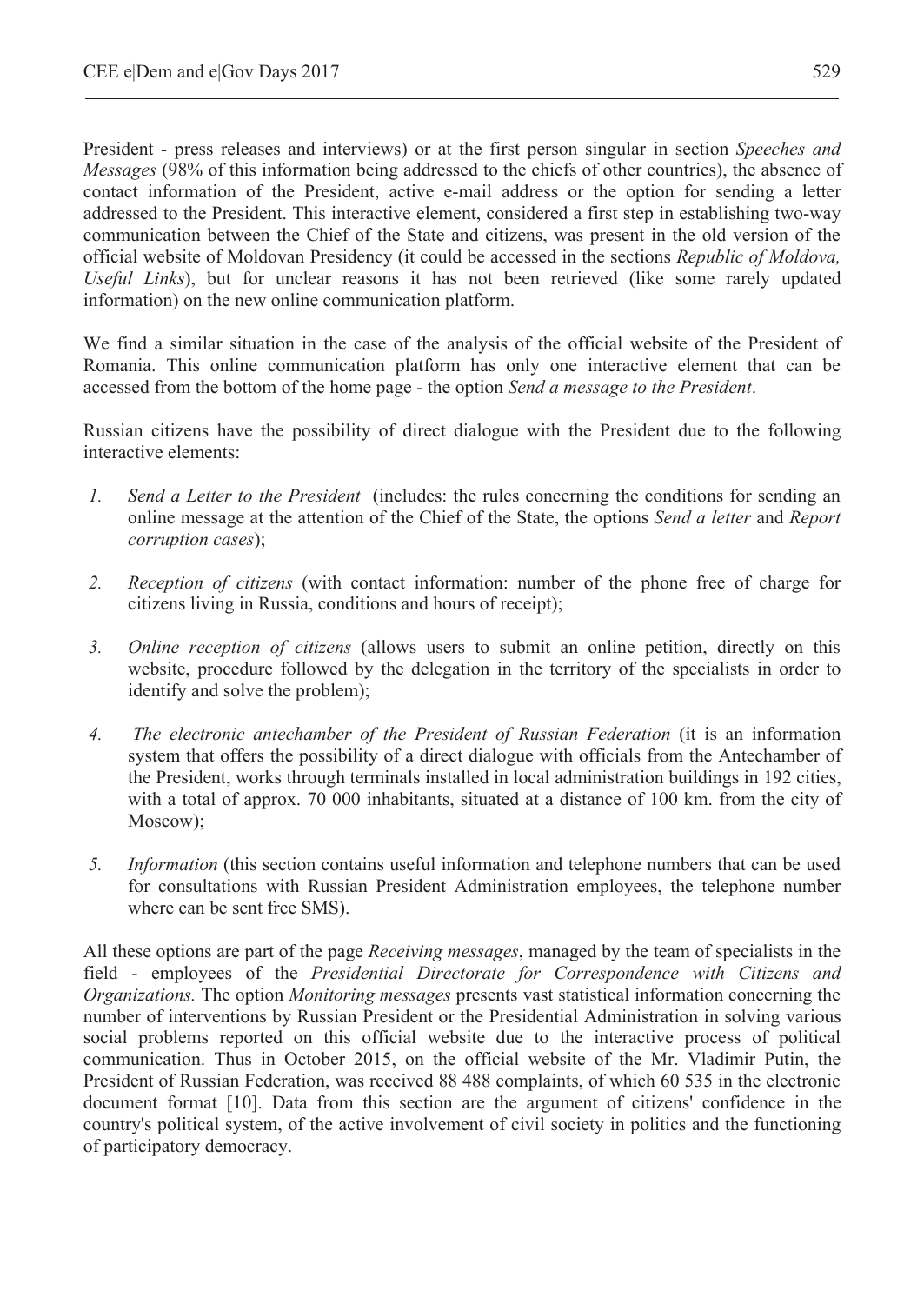The research team of the University of Rochester (Paul Ferber, Frantz Foltz, Rudy Pugliese) indicated in the list of main interactivity indicators of political websites the following elements:

- active e-mail address of the political actor (or online form) allowing the establishment of oneway communication with high level of receiver control,
- active e-mail address, online form or contact details of the technical staff an indicator of the unidirectional flow of information and the low level of receiver control,
- e-subscriptions, which allow the two-way communication, with a low receiver control,
- site search engine, considered an element that favors the two-way communication with low level of receiver control,
- virtual tours and interactive educational materials are 2 other indicators of two-way communication with low level of receiver control. In the case of presidential communication, the virtual tours reinforce the political actor attribution ads official representative of the State who is authorized to promote the country's image, while educational materials contribute to the formation of the political culture of the citizens, understanding the role of civil society for the development of a democratic state, strengthening civic responsibility,
- personal websites, through which it is possible the bidirectional communication between politicians and citizens with high level of receiver control,
- online opinion polls elements of three-way communication, with low level of receiver control,
- public forums items of three-way communication, with high level of receiver control [1].

Considering these interactivity indicators of political websites, we note the presence of links to the pages of Facebook, YouTube and Twitter of the Ex-President of the Republic of Moldova and we appreciate the effort of the political leader to speak directly with young people and to provide them with the possibility of free expression by posting comments (likes) or to express interest for the problems of political and economic system of the country. Thus, young people from Moldova, thanks to these interactive forms of new media and their ability to become actors of presidential communication (acting as receivers of the political message forwarded through the new channel the Internet), are an active part of the establishment and development of participatory democracy. They have access to political information and the freedom to express "their agreement or disagreement regarding the political positions of the President" [3, p.333].

#### **3. Conclusion**

The investigation of official website of Mr. Klaus Iohannis, the President of Romania, as well as the analysis, on the same indicators of interactivity, of the official website of Mr. Vladimir Putin, the President of Russian Federation, allowed us to observe the endowment of these means of online communication with several technical options that favor the creation of public deliberation and democratic dialogue between the Head of State and citizens. Based on these technological features and in order to optimize the presidential communication in Republic of Moldova we propose the following recommendations: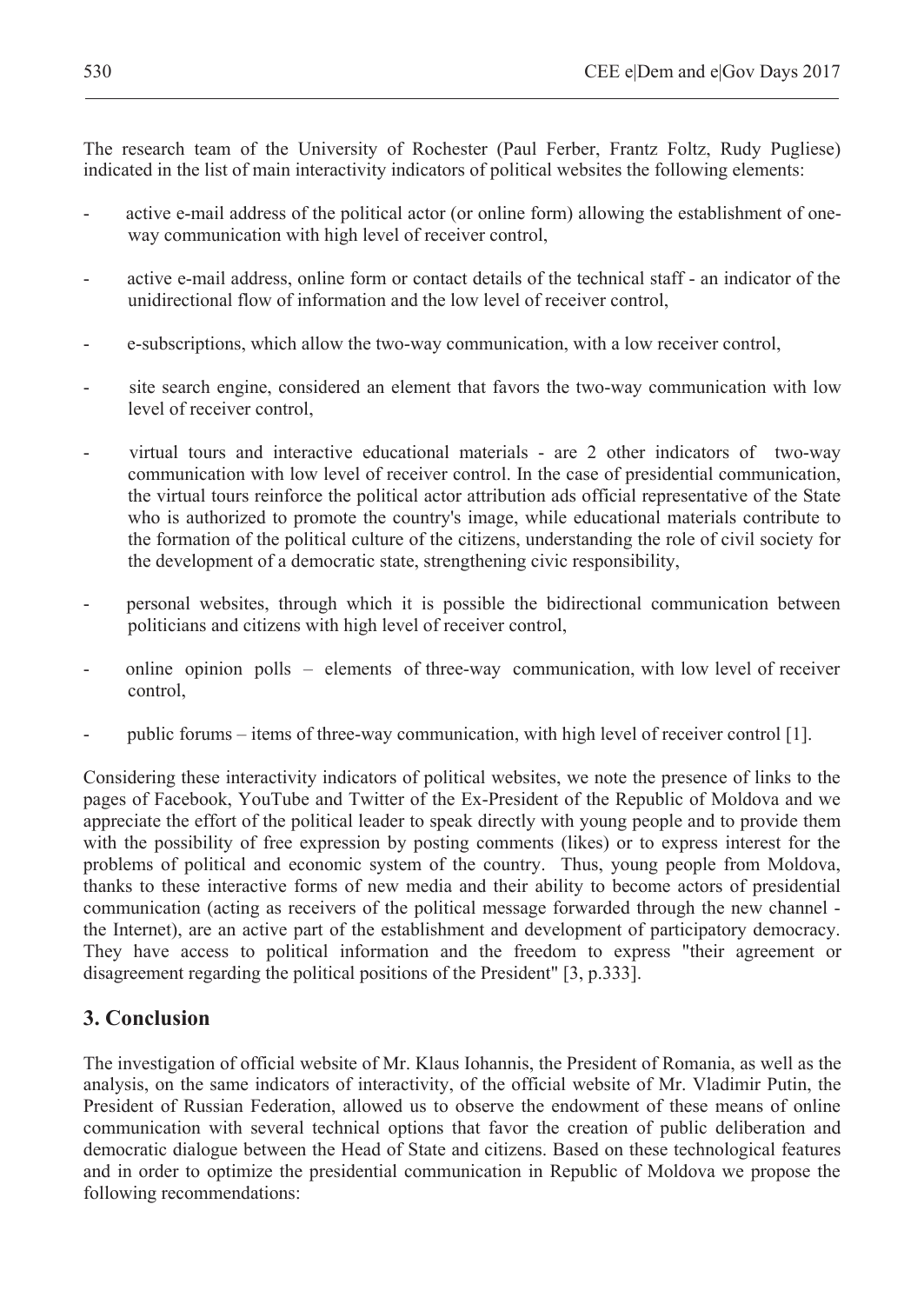- 1. to create and to use the interactive element *Send a message to the President,*
- 2. the endowment of official website of the President of the Republic of Moldova with some interactive elements which would favor the development of two-way communication and which will contribute to promoting a positive image of the country and to strengthen citizens' political culture. We are referring in this case to the development, on the example the official website of the President of Russia, of a virtual tour or interactive educational materials,
- 3. to equip the official website of the President of the Republic of Moldova with interactive communication options, due to which the country's citizens could submit reclamations or complaints of corruption (on the model of the online communication platform http://kremlin.ru),
- 4. to create a personal website of the President of the Republic of Moldova (on the example of websites http://putin.kremlin.ru/ and http://www.iohannispresedinte.ro/ ).

It will improve the communication between the Head of State and citizens by the element *the personalization of political communication.* 

The practical application of these recommendations will help improve the technical dimension of communication and the effective use of digital arsenal of presidential communication will contribute to revitalize and "to renovate the political life" [2, p. 130].

#### **4. References**

- [1] FERBER, P., FOLTZ, Fr. and PUGLIESE, R.: Cyberdemocracy and Online Politics: A New Model of Interactivity. In: Bulletin of Science, Technology & Society, No. 5, 2007.
- [2] HEINDERYCKS, F. : Obama 2008: l'inflexion numérique. In: Stegner Th. Le Marketig politique. Paris: CNRS Editions, 2012.
- [3] MCKAY, A., PALETZ, D.: The Presidency and the Media. In: Handbook of political communication research. Mahwah, New Jersey: Lawrence Erlbaum Associated, 2004.
- [4] MOUCHON, J. : La communication présidentielle en quête de modèle. In: Hermes: INIST-CNRS, No. 17-18, 1995.
- [5] PASTOUREAU, M.: Albastru: istoria unei culori. Chișinău: Cartier, 2006.
- [6] SINESCU, C.: Comunicare politică. București: Editura Universitară, 2011.
- [7] http://www.presedinte.md/ official website of the President of the Republic of Moldova
- [8] http://www.presidency.ro/ official website of the President of Romania
- [9] http://www.iohannispresedinte.ro/ personal website of the President of Romania
- [10] http://kremlin.ru/ official website of the President of Russian Federation